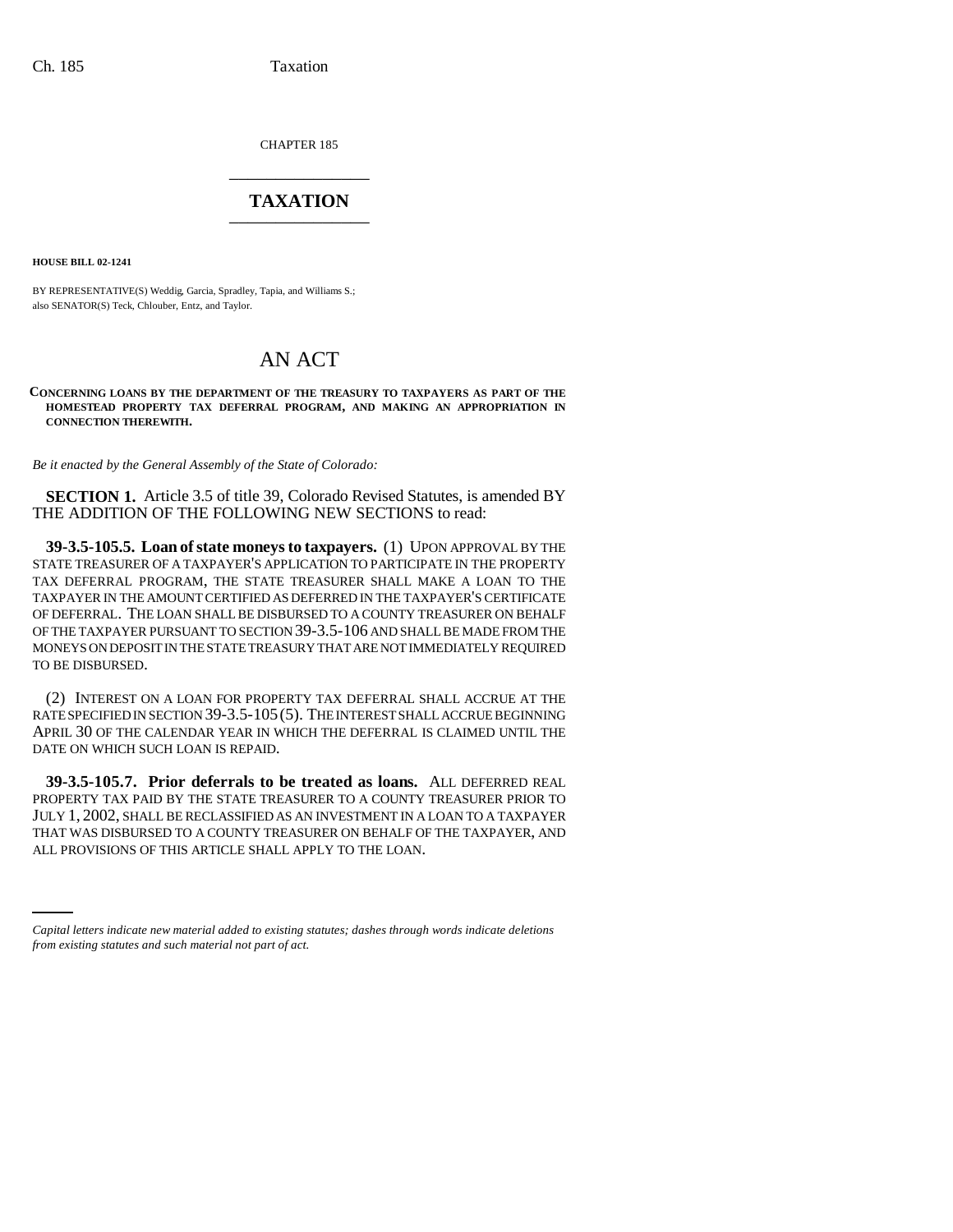**SECTION 2.** 39-3.5-106 (1), Colorado Revised Statutes, is amended to read:

**39-3.5-106. State treasurer to pay county treasurer an amount equivalent to** deferred taxes. (1) By July 15, 1992, and by each July 15 thereafter PURSUANT TO SECTION 39-3.5-105.5, the state treasurer shall pay to the county treasurer LOAN the amount certified as deferred in the certificate of deferral together with interest accrued thereon, at the rate specified in section 39-3.5-105 (5), from May 1 to date of payment TO A TAXPAYER DEFERRING PROPERTY TAXES UNDER THIS ARTICLE. BY APRIL 30, 2003, AND BY EACH APRIL 30 THEREAFTER, THE STATE TREASURER SHALL PAY THE AMOUNT OF EACH TAXPAYER'S LOAN TO THE COUNTY TREASURER IN WHICH THE TAXPAYER'S HOMESTEAD PROPERTY IS LOCATED. The total amount paid BY THE STATE TREASURER shall be distributed by the county treasurer in the same manner the tax would have been if regularly paid.

**SECTION 3.** 39-3.5-107, Colorado Revised Statutes, is amended to read:

**39-3.5-107. Repayment of loans - release of liens - disposition of payments.** (1) On and after the date of payment by the state treasurer to the county treasurer as provided in section 39-3.5-106, the right to receive payment REPAYMENT of the A LOAN FOR deferred taxes and to enforce the lien created by deferral shall be vested in the state treasurer.

(2) If payment REPAYMENT of the A LOAN FOR deferred taxes is tendered to the county treasurer, he OR SHE shall accept payment, give a receipt therefor, and forthwith transmit the money collected to the state treasurer.

(3) Promptly upon receiving payment REPAYMENT of A LOAN FOR deferred taxes, the state treasurer shall issue a release of the deferred tax lien, which release shall be given or sent to the person making payment. Copies of the release shall be sent to the treasurer and the assessor.

(4) All moneys INTEREST received in payment of FOR A LOAN FOR deferred taxes and accrued interest shall be credited to the general fund by the state treasurer.

**SECTION 4.** The introductory portion to 39-3.5-110 (1), Colorado Revised Statutes, is amended to read:

**39-3.5-110. Events requiring repayment of loans - notice to state treasurer.** (1) All LOANS FOR deferred real property taxes, including accrued interest, SHALL become payable subject to sections 39-3.5-111 and 39-3.5-112 when:

**SECTION 5.** 39-3.5-111 (1), (2), (3), and (5), Colorado Revised Statutes, are amended to read:

**39-3.5-111. Time for payment - delinquencies.** (1) Whenever any of the circumstances listed in section 39-3.5-110 occurs:

(a) No further tax deferrals may be claimed on the property until all LOANS FOR unpaid taxes, thereon, including previously deferred taxes and interest, have been paid.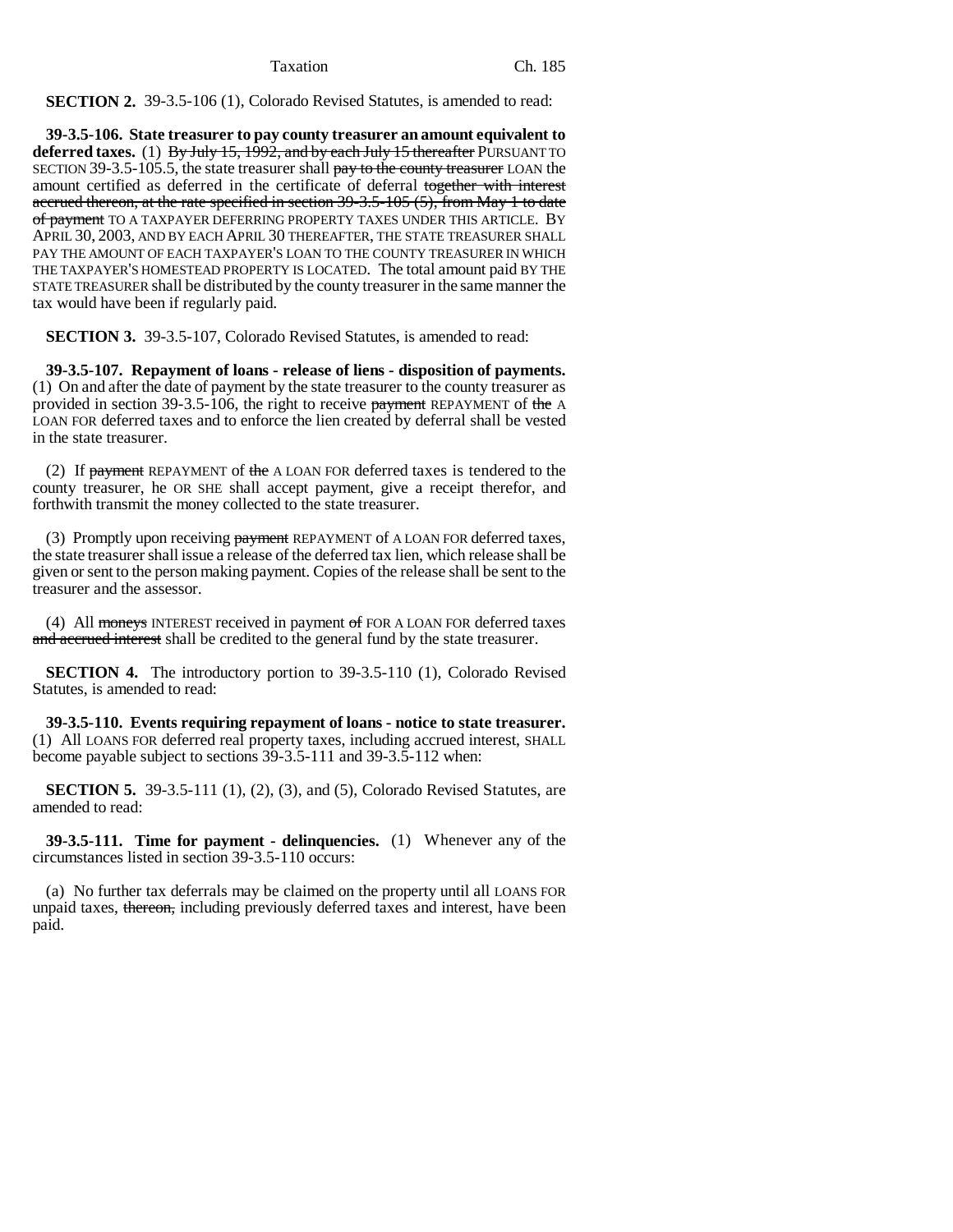## Ch. 185 Taxation

(b) All LOANS FOR deferred taxes and accrued interest shall be due and payable ninety days after the circumstance occurs, except as provided in subsection (2) of this section and in section 39-3.5-112.

(2) Any provision of this section to the contrary notwithstanding, when the taxpayer dies the A LOAN FOR deferred taxes and accrued interest shall be due and payable one year after the taxpayer's death.

(3) If the ALOAN FOR deferred taxes and accrued interest  $\theta$  are IS not paid on the due date, such amounts are delinquent as of that date, and the state treasurer shall foreclose the deferred tax lien.

(5) If the owner of the tax-deferred property elects to do so, he OR SHE may convey the property to the state of Colorado in lieu of paying A LOAN FOR deferred taxes and accrued interest. Upon completion of such conveyance, all deferred tax liens upon the property shall be extinguished, and all liability for payment of A LOAN FOR deferred taxes and accrued interest shall be released.

**SECTION 6.** 39-3.5-113, Colorado Revised Statutes, is amended to read:

**39-3.5-113. Voluntary repayment of loans for deferred tax.** (1) Subject to subsection  $(2)$  of this section, all or part of the A LOAN FOR deferred taxes and accrued interest may, at any time, be paid by the taxpayer, his OR HER spouse, guardian, conservator, attorney-in-fact, personal representative, next of kin, heir-at-law, or child, or any person having or claiming a legal or equitable interest in the property. If the deferred tax lien is paid, in whole or in part, by a mortgagee or the beneficiary of a deed of trust or seller under contract, the amount paid may be added to the unpaid balance of the mortgage or deed of trust but shall be added to the last payment due under said mortgage or deed of trust or contract, without amortization.

(2) Any payment made under this section shall be applied first to accrued interest and then to A LOAN FOR deferred taxes. Such payment does not affect the deferred tax status of the property. Voluntary payment does not give the person paying the taxes any interest in the property.

**SECTION 7. Repeal.** 39-3.5-114, Colorado Revised Statutes, is repealed as follows:

**39-3.5-114. Deferred tax certificates not to be included in reserve or surplus.** Deferred tax certificates and the accrued interest thereon held by the state treasurer shall not be taken into account in the computation of the reserve or surplus available to the state until such time as the amounts owing thereon have been collected and credited to the general fund.

**SECTION 8. Appropriation - adjustment to 2002 long bill.** In addition to any other appropriation, the appropriation to the department of treasury, special purpose, county costs pursuant to section 39-3.5-106(1), Colorado Revised Statutes, for the fiscal year beginning July 1, 2002, is hereby reduced by three hundred eighty-two thousand eight hundred seventy-eight dollars (\$382,878), or so much thereof as may be necessary, for the implementation of this act.